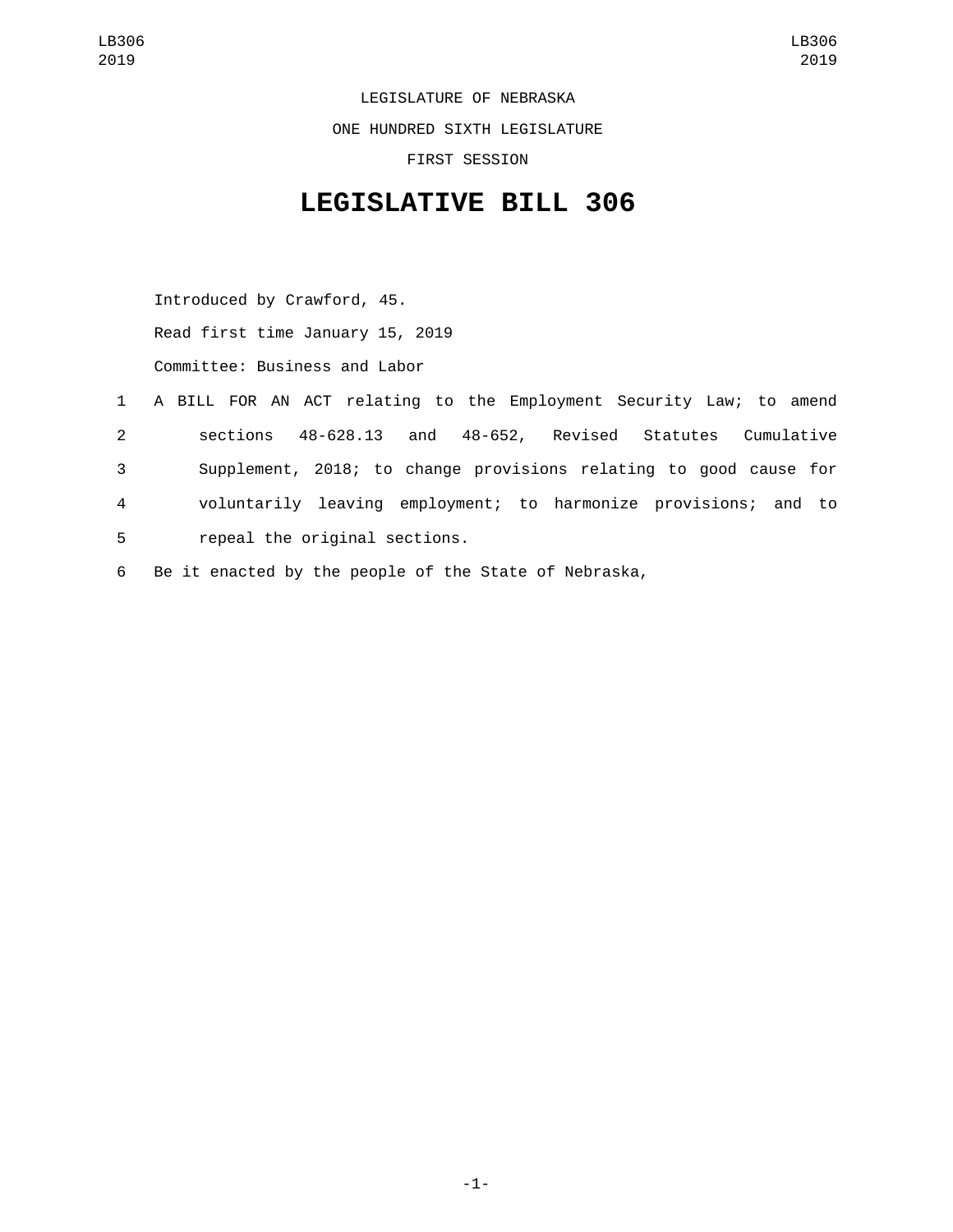Section 1. Section 48-628.13, Revised Statutes Cumulative Supplement, 2018, is amended to read:2

 48-628.13 Good cause for voluntarily leaving employment shall include, but not be limited to, the following reasons:

 (1) An individual has made all reasonable efforts to preserve the employment but voluntarily leaves his or her work for the necessary purpose of escaping abuse at the place of employment or abuse as defined 8 in section 42-903 between household members;

 (2) An individual left his or her employment voluntarily due to a bona fide non-work-connected illness or injury that prevented him or her from continuing the employment or from continuing the employment without 12 undue risk of harm to the individual;

 (3) An individual left his or her employment to accompany his or her spouse to the spouse's employment in a different city or new military 15 duty station;

 (4) An individual left his or her employment because his or her 17 employer required the employee to relocate;

 (5)(a) An individual is a construction worker and left his or her employment voluntarily for the purpose of accepting previously secured insured work in the construction industry if the commissioner finds that:

 (i)(A) The quit occurred within thirty days immediately prior to the established termination date of the job which the individual voluntarily leaves, (B) the specific starting date of the new job is prior to the established termination date of the job which the worker quits, (C) the new job offered employment for a longer period of time than remained available on the job which the construction worker voluntarily quit, and (D) the worker had worked at least twenty days or more at the new job after the established termination date of the previous job unless the new 29 job was terminated by a contract cancellation; or

 (ii)(A) The construction worksite of the job which the worker quit was more than fifty miles from his or her place of residence, (B) the new

-2-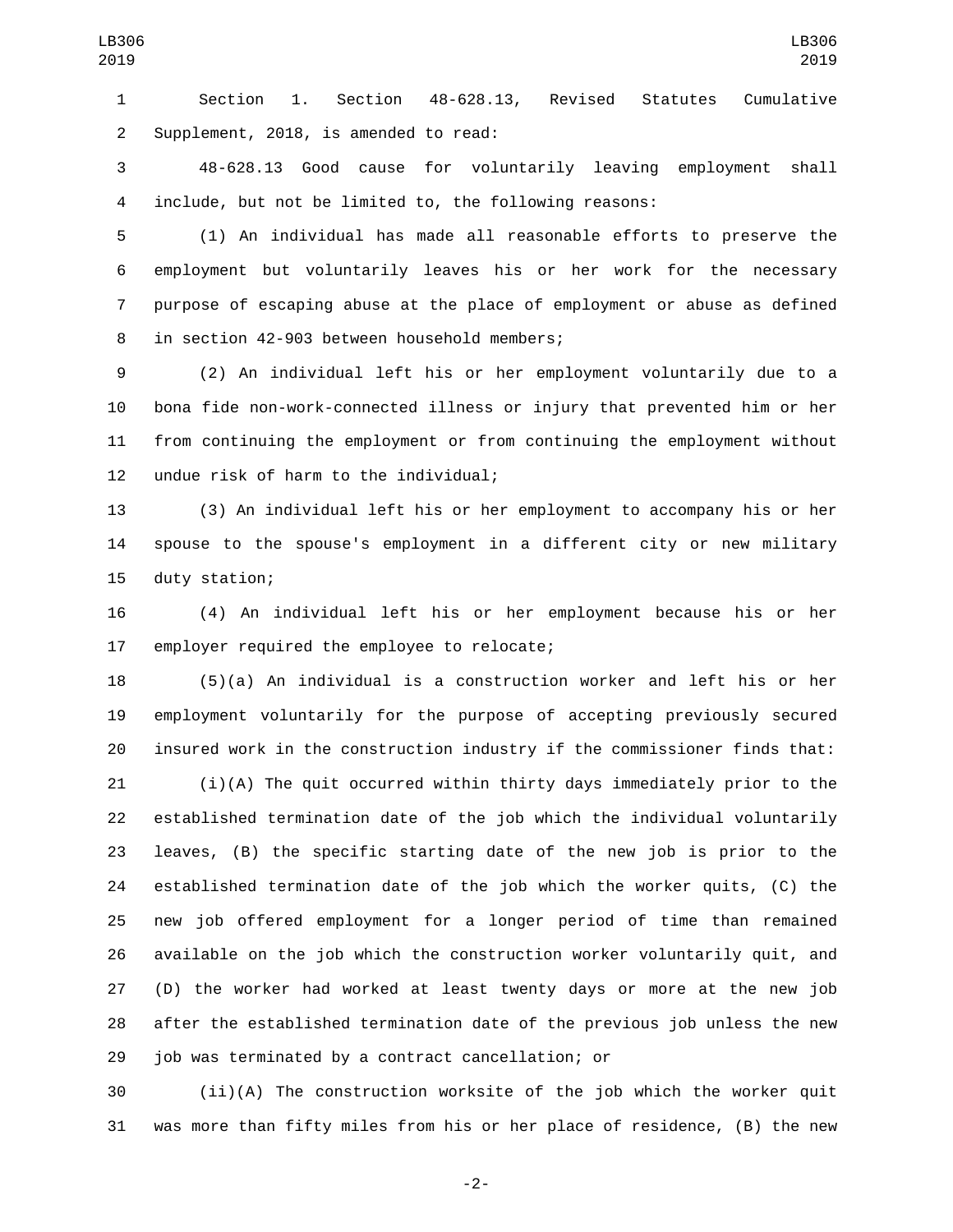construction job was fifty or more miles closer to his or her residence than the job which he or she quit, and (C) the worker actually worked twenty days or more at the new job unless the new job was terminated by a contract cancellation.4

 (b) The provisions of this subdivision (5) shall not apply if the individual is separated from the new job under conditions resulting in a disqualification from benefits under section 48-628.10 or 48-628.12;

 (6) An individual accepted a voluntary layoff to avoid bumping 9 another worker;

 (7) An individual left his or her employment as a result of being 11 directed to perform an illegal act;

 (8) An individual left his or her employment because of unlawful discrimination or workplace harassment on the basis of race, sex, or age; (9) An individual left his or her employment because of unsafe 15 working conditions;

16 (10) An individual left his or her employment to attend school;  $-$ or

 (11) An individual left his or her employment to care for a family member with a serious health condition. For purposes of this subdivision:

19 (a) Family member means:

 (i) A biological, adopted, or foster child, a stepchild, or a legal ward of the individual or the individual's spouse or a person to whom the individual or the individual's spouse stood in loco parentis when such person was a minor child, regardless of the age or dependency status of 24 such child, stepchild, legal ward, or person;

 (ii) A biological, adoptive, or foster parent, a stepparent, or a legal guardian of the individual or the individual's spouse or a person who stood in loco parentis to the individual or the individual's spouse when the individual or the individual's spouse was a minor child;

(iii) The individual's spouse or domestic partner; or

 (iv) A grandparent, grandchild, or sibling, whether of a biological, foster, adoptive, or step relationship, of the individual or the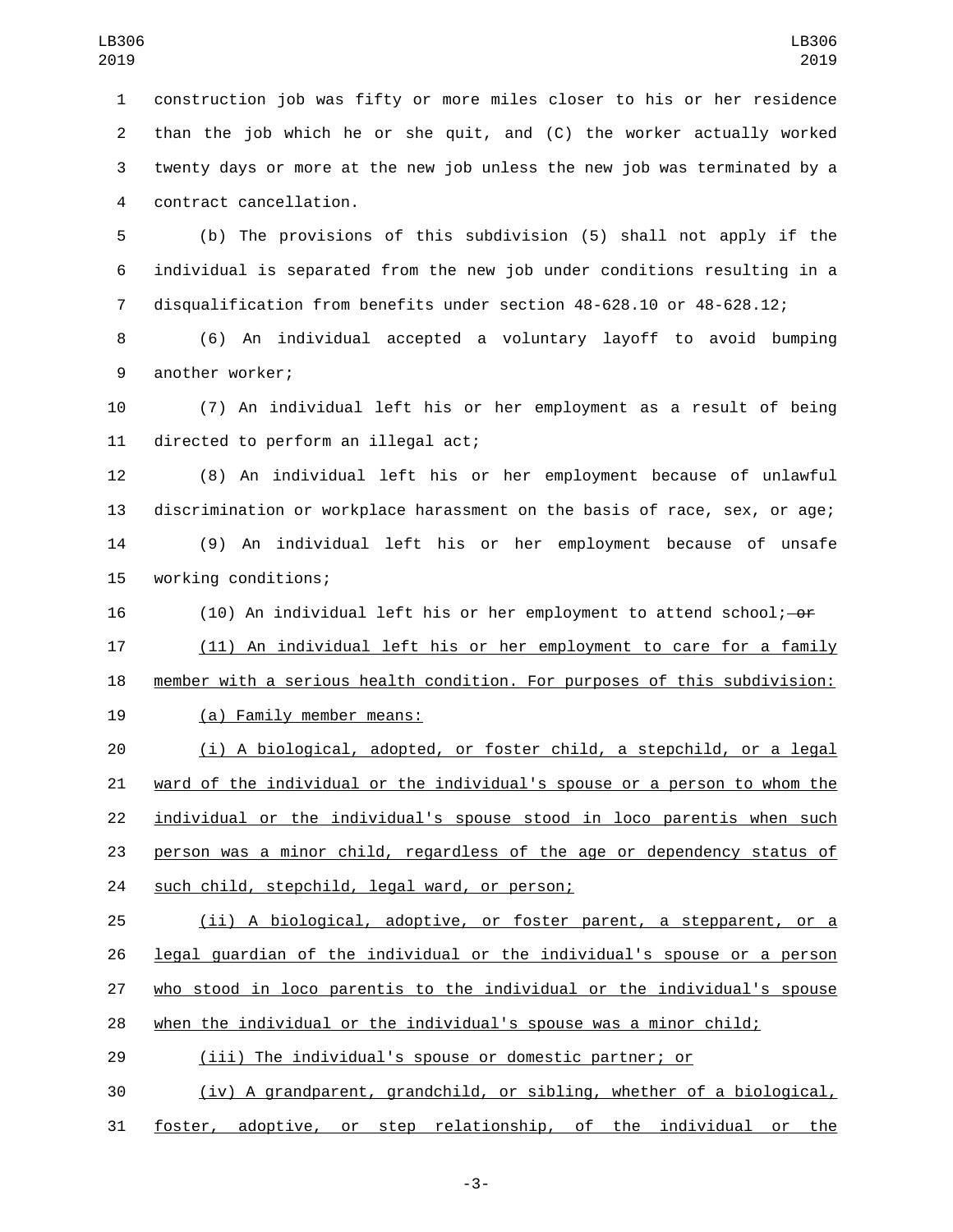individual's spouse; and1

 (b) Serious health condition has the same meaning as in 29 U.S.C. 2611, as such section existed on January 1, 2019; or

 (12) (11) Equity and good conscience demand a finding of good cause. Sec. 2. Section 48-652, Revised Statutes Cumulative Supplement, 2018, is amended to read:6

 48-652 (1)(a) A separate experience account shall be established for each employer who is liable for payment of combined tax. Whenever and wherever in the Employment Security Law the terms reserve account or experience account are used, unless the context clearly indicates otherwise, such terms shall be deemed interchangeable and synonymous and reference to either of such accounts shall refer to and also include the 13 other.

 (b) A separate reimbursement account shall be established for each employer who is liable for payments in lieu of contributions. All benefits paid with respect to service in employment for such employer shall be charged to his or her reimbursement account, and such employer shall be billed for and shall be liable for the payment of the amount charged when billed by the commissioner. Payments in lieu of contributions received by the commissioner on behalf of each such employer shall be credited to such employer's reimbursement account, and two or more employers who are liable for payments in lieu of contributions may jointly apply to the commissioner for establishment of a group account for the purpose of sharing the cost of benefits paid that are attributable to service in the employ of such employers. The commissioner shall adopt and promulgate such rules and regulations as he or she deems necessary with respect to applications for establishment, maintenance, and termination of group accounts authorized by this 29 subdivision.

 (2) All contributions paid by an employer shall be credited to the experience account of such employer. State unemployment insurance tax

-4-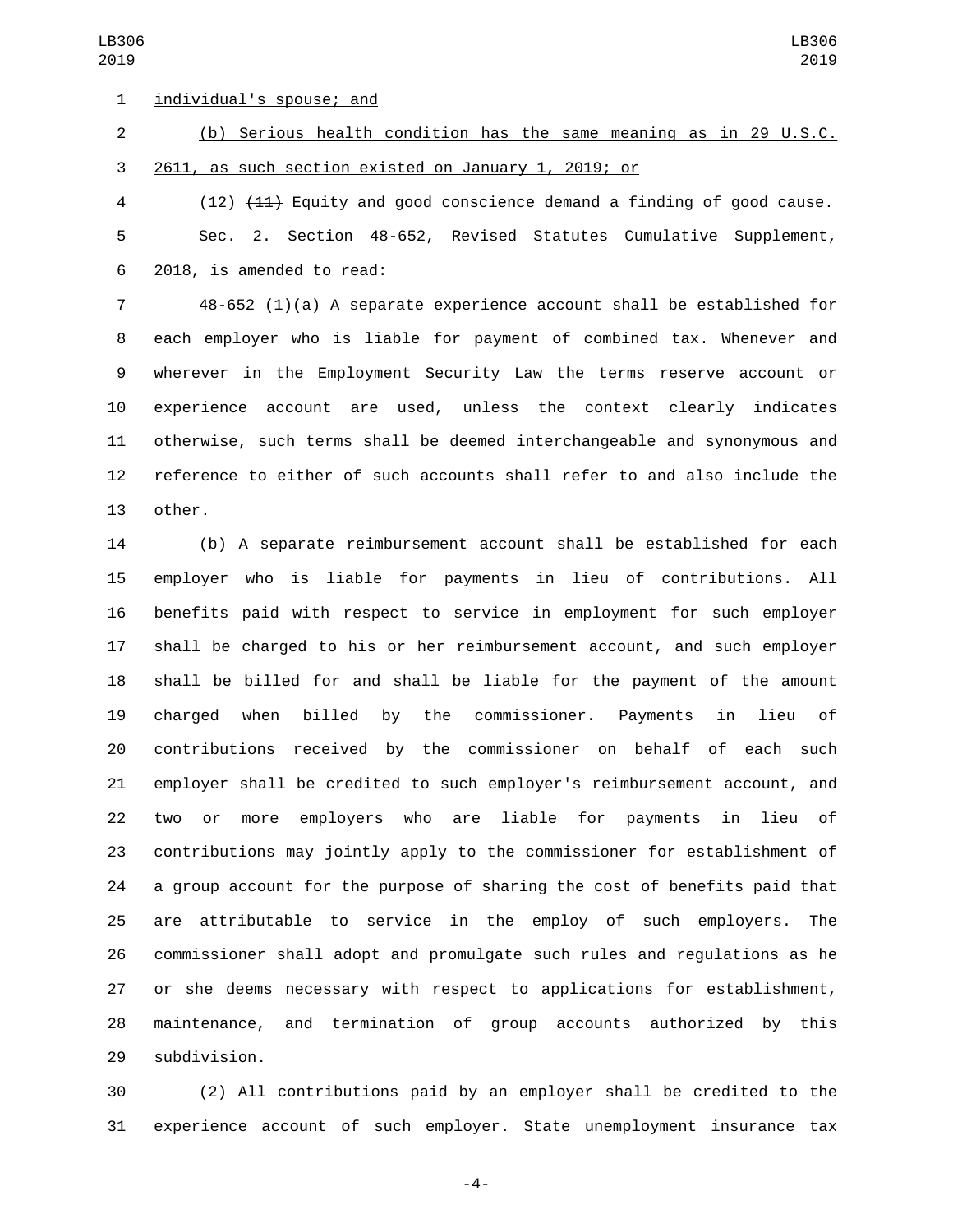payments shall not be credited to the experience account of each employer. Partial payments of combined tax shall be credited so that at least eighty percent of the combined tax payment excluding interest and penalty is credited first to contributions due. Contributions with respect to prior years which are received on or before January 31 of any year shall be considered as having been paid at the beginning of the calendar year. All voluntary contributions which are received on or before January 10 of any year shall be considered as having been paid at 9 the beginning of the calendar year.

 (3)(a) Each experience account shall be charged only for benefits based upon wages paid by such employer. No benefits shall be charged to 12 the experience account of any employer if:

 (i) Such benefits were paid on the basis of a period of employment from which the claimant (A) left work voluntarily without good cause, (B) left work voluntarily due to a nonwork-connected illness or injury, (C) left work voluntarily with good cause to escape abuse as defined in section 42-903 between household members as provided in subdivision (1) of section 48-628.13, (D) left work from which he or she was discharged for misconduct connected with his or her work, (E) left work voluntarily and is entitled to unemployment benefits without disqualification in 21 accordance with subdivision  $(3)_L$  or  $(5)$ , or  $(11)$  of section 48-628.13, or (F) was involuntarily separated from employment and such benefits were 23 paid pursuant to section 48-628.17; and

 (ii) The employer has filed timely notice of the facts on which such exemption is claimed in accordance with rules and regulations adopted and 26 promulgated by the commissioner.

 (b) No benefits shall be charged to the experience account of any employer if such benefits were paid during a week when the individual was participating in training approved under section 236(a)(1) of the federal 30 Trade Act of 1974, 19 U.S.C. 2296(a)(1).

(c) Each reimbursement account shall be charged only for benefits

-5-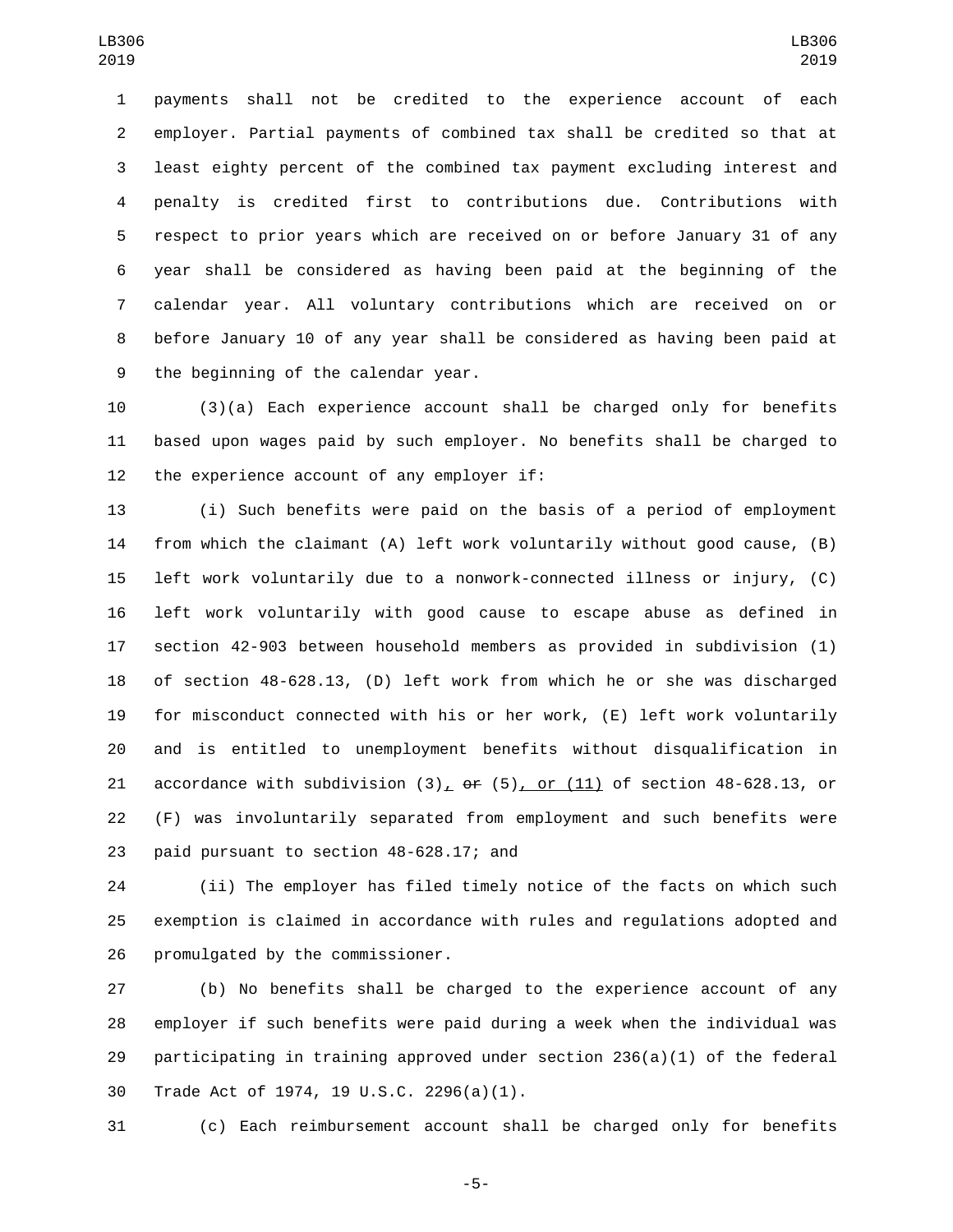paid that were based upon wages paid by such employer in the base period that were wages for insured work solely by reason of section 48-627.01.

 (d)(i) Benefits paid to an eligible individual shall be charged against the account of his or her most recent employers within his or her base period against whose accounts the maximum charges hereunder have not previously been made in the inverse chronological order in which the employment of such individual occurred. The maximum amount so charged against the account of any employer, other than an employer for which services in employment as provided in subdivision (4)(a) of section 48-604 are performed, shall not exceed the total benefit amount to which such individual was entitled as set out in section 48-626 with respect to base period wages of such individual paid by such employer plus one-half the amount of extended benefits paid to such eligible individual with respect to base period wages of such individual paid by such employer. The commissioner shall adopt and promulgate rules and regulations determining the manner in which benefits shall be charged against the account of several employers for whom an individual performed employment during the same quarter or during the same base period.

 (ii) Any benefit check duly issued and delivered or mailed to a claimant and not presented for payment within one year from the date of its issue may be invalidated and the amount thereof credited to the Unemployment Compensation Fund, except that a substitute check may be issued and charged to the fund on proper showing at any time within the year next following. Any charge made to an employer's account for any such invalidated check shall stand as originally made.

 (4)(a) An employer's experience account shall be terminated one calendar year after such employer has ceased to be subject to the Employment Security Law, except that if the commissioner finds that an employer's business is closed solely because one or more of the owners, officers, partners, or limited liability company members or the majority stockholder entered the armed forces of the United States, or of any of

-6-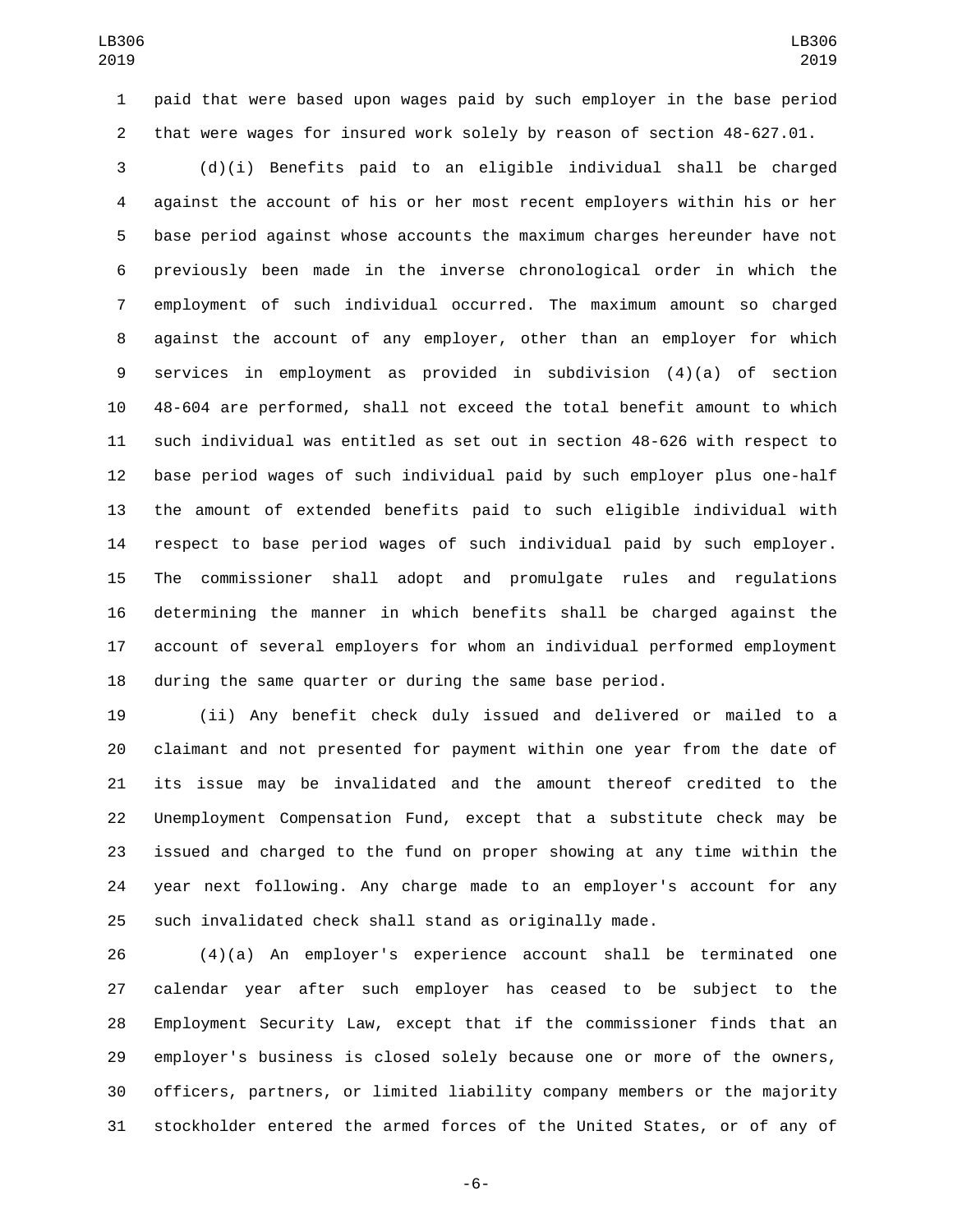its allies, such employer's account shall not be terminated and, if the business is resumed within two years after the discharge or release from active duty in the armed forces of such person or persons, the employer's experience account shall be deemed to have been continuous throughout 5 such period.

 (b) An experience account terminated pursuant to this subsection 7 shall be reinstated if:

 (i) The employer becomes subject again to the Employment Security Law within one calendar year after termination of such experience 10 account;

 (ii) The employer makes a written application for reinstatement of such experience account to the commissioner within two calendar years 13 after termination of such experience account; and

 (iii) The commissioner finds that the employer is operating substantially the same business as prior to the termination of such 16 experience account.

 (5) All money in the Unemployment Compensation Fund shall be kept mingled and undivided. In no case shall the payment of benefits to an individual be denied or withheld because the experience account of any employer does not have a total of contributions paid in excess of 21 benefits charged to such experience account.

 (6)(a) For benefit years beginning before September 3, 2017, if an individual's base period wage credits represent part-time employment for a contributory employer and the contributory employer continues to employ the individual to the same extent as during the base period, then the contributory employer's experience account shall not be charged if the contributory employer has filed timely notice of the facts on which such exemption is claimed in accordance with rules and regulations adopted and 29 promulgated by the commissioner.

 (b) For benefit years beginning on or after September 3, 2017, if an individual's base period wage credits represent part-time employment for

-7-